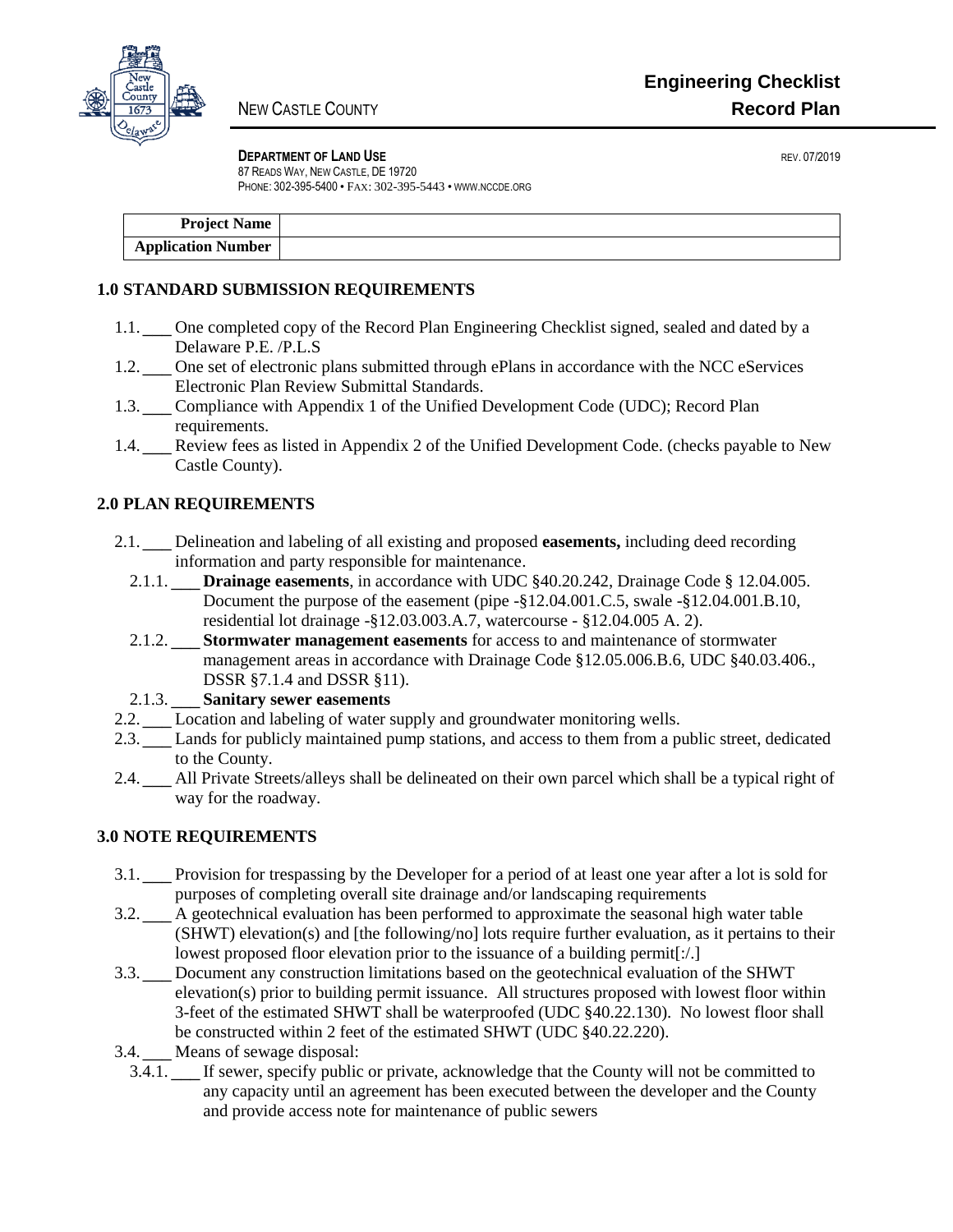- 3.4.2.  $\underline{\uparrow\bullet}$  Sewerage is subject to the approval of DNREC and the County Department of Public Works.
- 3.4.3.  $\underline{N}$  Total sewer flows with breakdown by unit type (single family, townhouse, etc.). If there is to be no increase in sewerage flows, it is to be so noted on the plan
- 3.4.4.  $\underline{\uparrow\bullet}$  When septic is proposed, provide the following note:

"Septic system feasibility has been satisfactorily established for each lot in this subdivision. The feasibility indicated only that, at the time of testing, there was at least one area on each lot that could meet the standards for an on-site sewage disposal system. Feasibility is not a design approval and does not imply a guarantee that such approval can be obtained. Factors such as building size and use, the number of proposed bedrooms on a residential lot, the placement on the lot, and location of water well (if applicable) will influence the final design. No building permits will be issued without review and approval of a detailed design for each lot. The lots shown on this plan have been preliminarily designed to support a maximum number of  $(\underline{X})$  bedrooms. It may be possible to construct additional bedrooms based on further engineering study."

- 3.5. Provide the following notes for a **Residential** Record Plan, as applicable:
- 3.5.1.  $\mathbb{I}$  Contact the Department of Public Works to determine the fee amount for the Residential Stormwater Management Facility Maintenance Fund in accordance with the UDC Section 40.27.230.

"The Owner/Developer shall pay, to New Castle County, funds for residential storm water management facility maintenance and inspections pursuant to Section 40.27.230 of the County Code. The funds shall be used for the costs associated with inspections, long-term sediment cleanout and structural repair and reconstruction of storm water management facilities. An amount of \$XXXXXX , as determined by the Department of Public Works, shall be funded upon the issuance of seventy-five (75) percent of the building permits for the lots in the subdivision, or phase thereof. The Department of Land Use shall withhold the issuance of any additional building permits until the Department of Land Use is furnished with satisfactory written proof that the funds have been paid to New Castle County in accordance with the requirements."

- 3.5.2.  $\underline{\uparrow\bullet}$  Pursuant to UDC §40.27.220, the developer shall place funds in an interest bearing escrow account equivalent to the cost of maintaining the private open space, private alleys, and common facilities for a two (2) year period. The amount shall be  $XXXXX$  (\$ erection by SXXXXX)  $#$  of lots) as shown on this plan or subsequent plans.
- 3.5.3.  $\sum$  All active recreation areas and structured recreational facilities (clubhouses, pavilions, etc.) shall be completed prior to the issuance of fifty (50) percent of the total building permits within the subdivision.
- 3.6. **TE** Provide the following notes for A **Non-Residential** Record Plan, as applicable:
	- 3.6.1.  $\mathbb{I}$  Contact the Department of Public Works to determine the fee amount for the Non-Residential Stormwater Management Facility Maintenance Fund in accordance with the NCCC Section 40.27.240. Once the fee has been determined, the following note shall be placed on the record plan:

"The Owner/Developer shall pay, to New Castle County, funds for Long Term Stormwater Maintenance and Inspection Fund pursuant to UDC §40.27.240 of the County Code. The funds shall be used for the costs associated with inspections. An amount of \$XXXXX shall be funded prior to receiving the first Certificate of Occupancy. The Department of Land Use shall withhold the issuance of any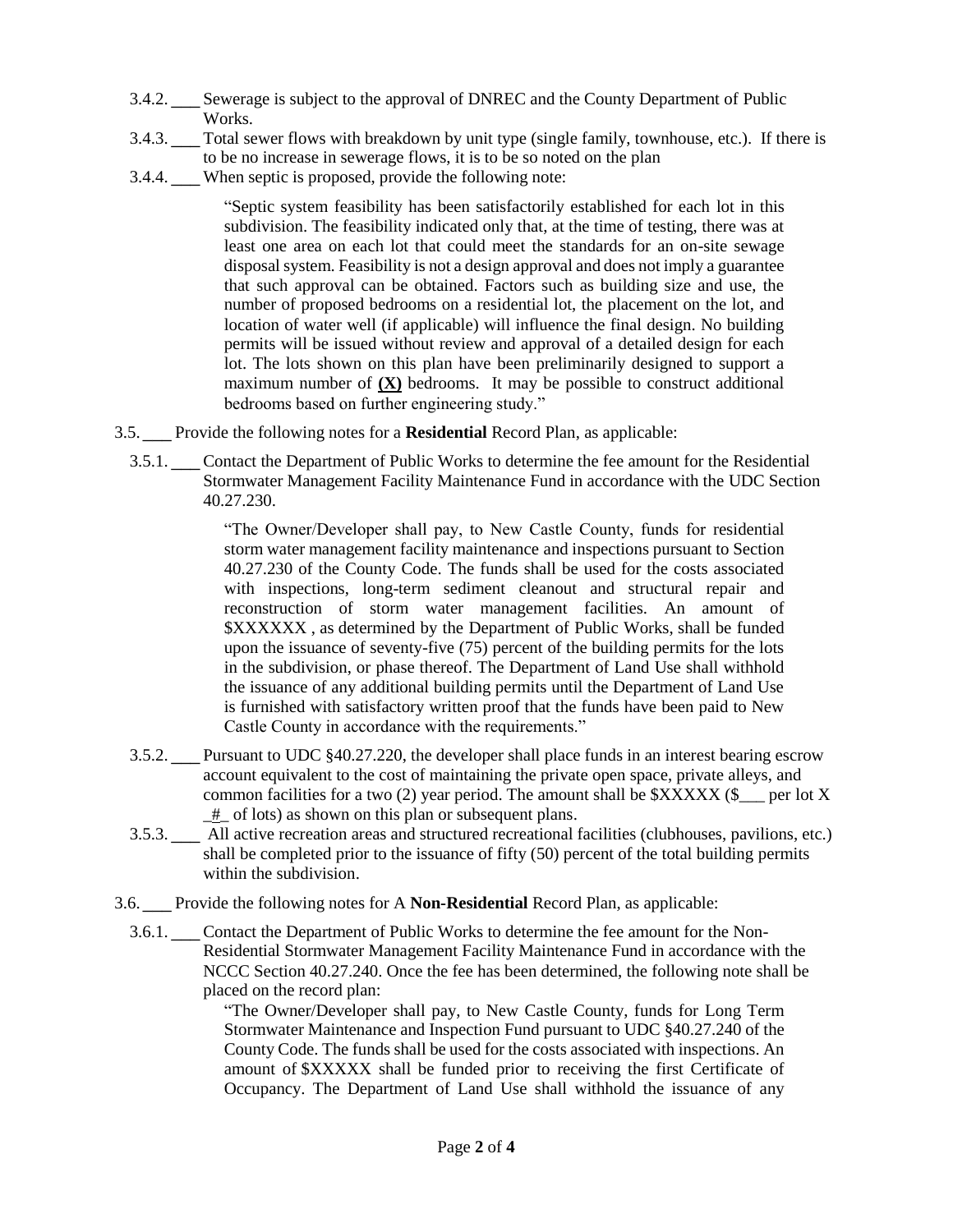Certificate of Occupancy until satisfactory written proof that the funds have been paid to New Castle County is furnished in accordance with the requirements."

In instances where no building permit is proposed as part of plan, the note shall be modified to require the fee prior to commencement of construction.

3.6.2. The following note may be provided in lieu of specific easements for each stormwater management system on Non-Residential plans (UDC §40.20.420):

> "A stormwater management access easement in favor of New Castle County, its agents and assigns is hereby created on, over, under and across the entire area of all stormwater management facilities including, stormwater conveyance systems, basins, and all components thereof, identified on the plan and all watercourses for the purpose of inspecting, evaluating and maintaining the stormwater management facilities and watercourses. The easement shall extend 15' from the outer edges of each such stormwater management facility. A general access easement is hereby created over and across the property shown on this Plan granting New Castle County, its agents and assigns the right, privilege and authority to enter upon and travel across the property to each stormwater management facility. The easements herein created shall be for pedestrian, vehicular and equipment use. If New Castle County, its agents or assigns determines that maintenance is required to a stormwater management facility, New Castle County shall provide notice of the required maintenance and the time frame in which such maintenance shall be completed to the property owner or responsible party. No notice shall be required where New Castle County performs maintenance where there is imminent threat to life, health or property. In the event New Castle County elects to maintain the stormwater management facilities, all expenses shall be assessed jointly and severally against the owners of the property shown on this Plan."

3.7.  $\underline{N}$  "Unless otherwise described by metes and bounds, or by mathematical reference to a property line, a 40' wide permanent easement, 20' on each side of the centerline of the pipe, shall be created where a sanitary sewer or storm sewer is designated for public use in unpaved areas and is outside of a dedicated public ROW. A 20' wide permanent easement, 10' on each side of the centerline of the pipe, shall be created where a sanitary sewer or storm sewer pipe is designated for public use in privately maintained paved areas, such as parking lots, private streets or driveways. If the constructed horizontal sewer main location deviates by more than 2.5' from the design location, the project may be subject to a resubdivision plan or pipe location as determined by the Department of Public Works."

3.8.  $\underline{\mathbb{M}}$  Provide the following note(s) for Minor Residential Subdivisions, as applicable:

- 3.8.1.  $\underline{\uparrow\bullet}$  "A P.E./P.L.S. must certify that Conveyance Mitigation Areas on each lot are installed and functioning as designed and identify any discrepancies from the regulations and/or approved plans and any design changes from the original design prior to issuance of a Certificate of Occupancy."
- 3.8.2.  $\underline{\uparrow\bullet}$  "Compliance with the Delaware Sediment and Stormwater Law shall be demonstrated, prior to building permit issuance, for each individual lot."
- 3.9.  $\boxed{\blacktriangle}$  Provide the following notes for subdivisions proposing Private Streets/Alleys:
	- 3.9.1.  $\underline{\uparrow\bullet}$  "Maintenance of the private streets/alleys shown on the plan shall be the responsibility of the maintenance corporation."
	- 3.9.2.  $\underline{\uparrow\bullet}$  "Maintenance of all storm sewer systems within private streets/alleys shall be the responsibility of the maintenance corporation."